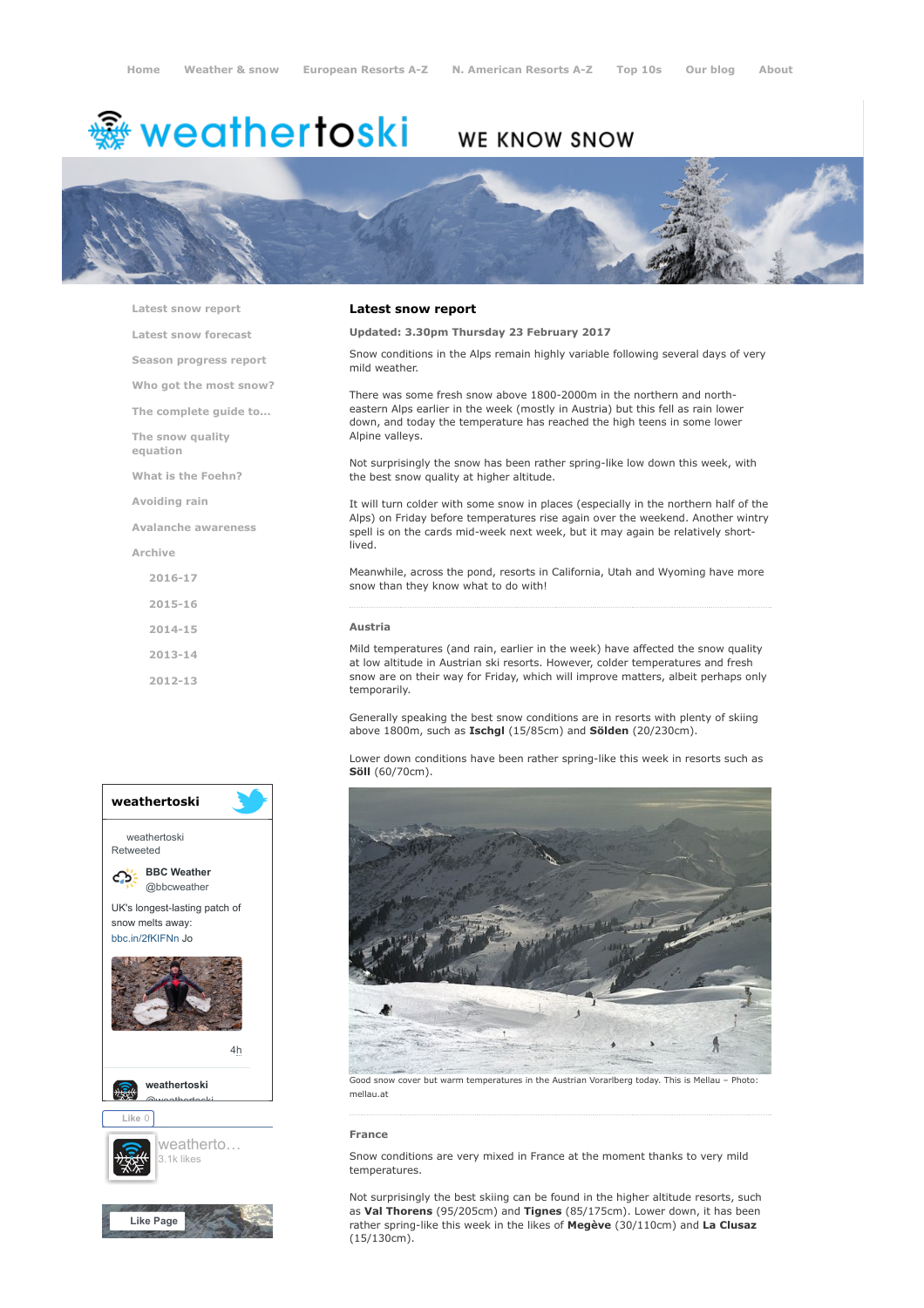Follow me on: *<u>twitter</u>* 

[Tweet](https://twitter.com/intent/tweet?original_referer=https%3A%2F%2Fwww.weathertoski.co.uk%2Fweather-snow%2Farchive%2Fsnow-report-23-02-2017%2F&ref_src=twsrc%5Etfw&text=Weather%20to%20ski%20-%20Snow%20report%20-%2023%20February%202017&tw_p=tweetbutton&url=https%3A%2F%2Fwww.weathertoski.co.uk%2Fweather-snow%2Farchive%2Fsnow-report-23-02-2017%2F)

Tweet this page







# Contact us...

Got a burning question about weather or snow conditions in the Alps? [Contact us](https://www.weathertoski.co.uk/about-1/contact-us/) and we'll do our best to answer it...

# E: [info@weathertoski.co.uk](mailto:fraser@weathertoski.co.uk)

T: +44 (0)20 3151 3154

It will turn colder with a little snow in the north tomorrow before warming up again over the weekend.



## Italy

Like everywhere else in the Alps it has been a mild week so far in Italy. It will turn colder with a little snow in places on Friday but generally not as much as further north.

In the meantime you can find plenty of good piste skiing across the Italian resorts, even if snow depths remain very modest in the east. Cortina has 20/50cm depending on altitude, while further west La Thuile can offer a more impressive (45/175cm).



Good on-piste conditions in Sestriere – Photo: vialattea.it

#### Switzerland

Snow conditions are highly variable in Switzerland right now thanks to the very mild temperatures.

The best snow quality is at altitude in resorts such as Zermatt (5/140cm) and Saas-Fee (25/160cm).

Lower down, conditions have been decidedly spring-like at times this week but colder temperatures and fresh snow will improve matters on Friday. Wengen has base depths of 25/80cm, while Villars has 40/90cm.



Good snow cover still at altitude in the Swiss Valais. This is Bettmeralp – Photo: bettermeralp.ch